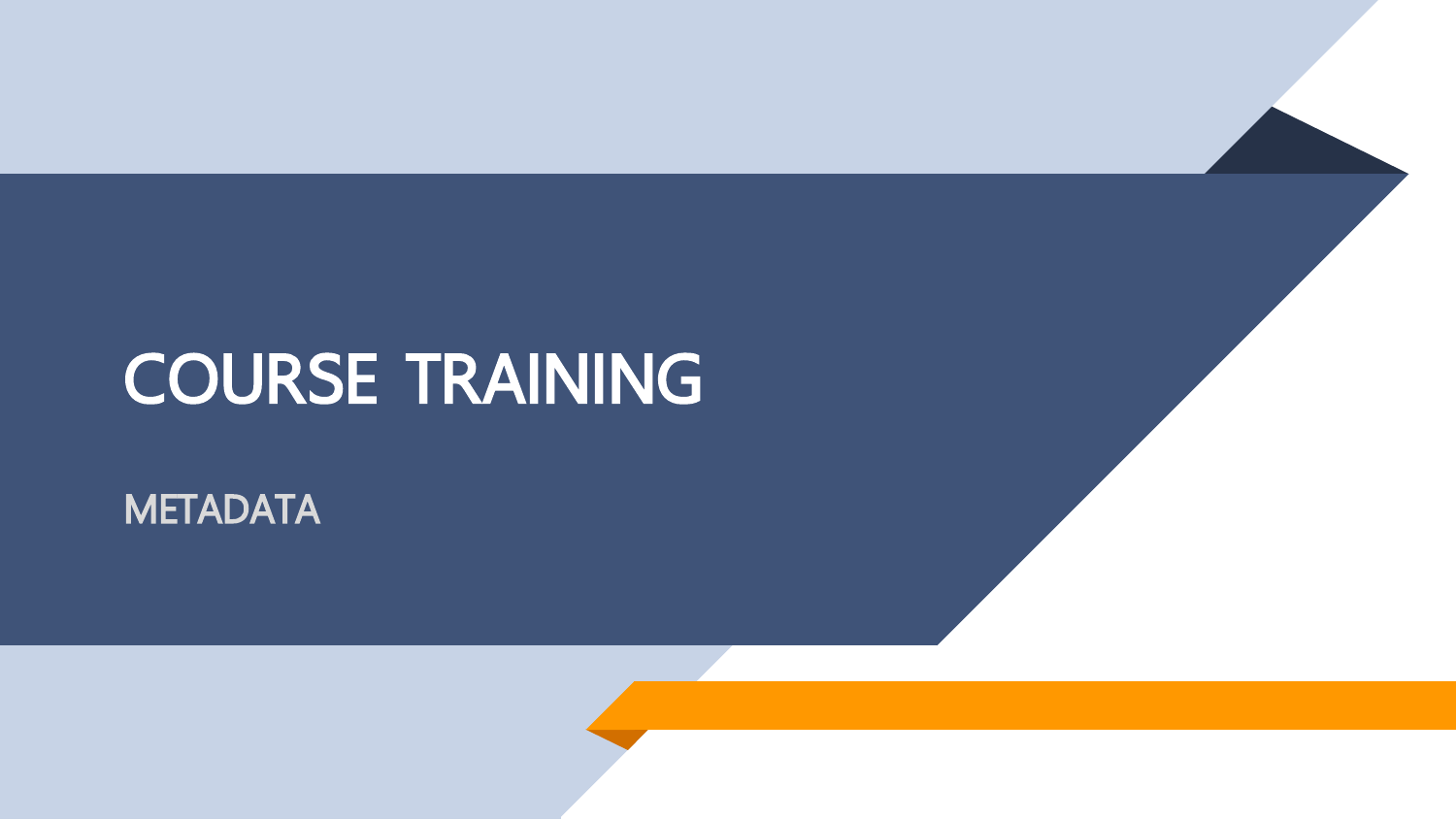METADATA PORTAL ระบบ GI-Portal เพื่อบริการแพนที่ออนไลน์

1

2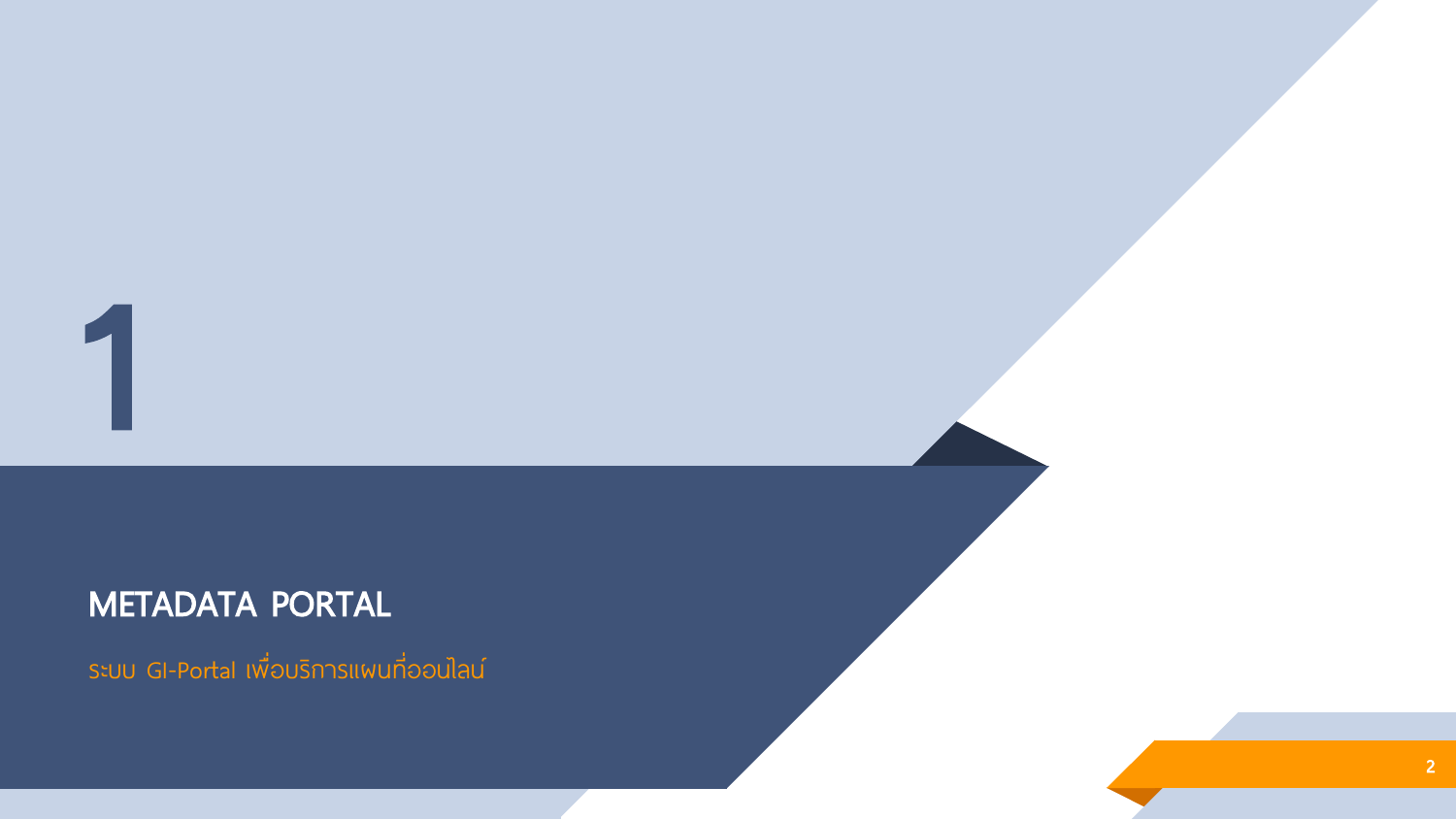## WHAT CAN IT DO ?

## **Search**

# ▰ Metadata Management

|                                                                                                                                                                                                                                                                                                                                                                                                                                                                                     |                                                                                                                  | Home Search Manage                                                                                                                                                                                                                                                                                                                  |  |  |  |  |
|-------------------------------------------------------------------------------------------------------------------------------------------------------------------------------------------------------------------------------------------------------------------------------------------------------------------------------------------------------------------------------------------------------------------------------------------------------------------------------------|------------------------------------------------------------------------------------------------------------------|-------------------------------------------------------------------------------------------------------------------------------------------------------------------------------------------------------------------------------------------------------------------------------------------------------------------------------------|--|--|--|--|
|                                                                                                                                                                                                                                                                                                                                                                                                                                                                                     |                                                                                                                  | Add                                                                                                                                                                                                                                                                                                                                 |  |  |  |  |
| หน้าแรก ค้นหา การจัดการ                                                                                                                                                                                                                                                                                                                                                                                                                                                             |                                                                                                                  | Manage Resources                                                                                                                                                                                                                                                                                                                    |  |  |  |  |
| ค้นหาที่อยู่หรือสถานที่<br>$\hbox{\ensuremath{\mathsf{Q}}}_\text{\tiny L}$<br><b>FANGLADESH</b><br>Xi Jong<br>$+$ $0°$ $0°$ $0°$ $0°$ $0°$ $0°$<br>Hor<br>Hanoi.<br>$\hspace{1.0cm} \rule{1.5cm}{0.15cm} \hspace{1.0cm} \rule{1.5cm}{0.15cm}$<br>. .<br>LAOS<br>Yangon THAILAND<br><b>VILTNAM</b><br><b>Band Common I</b><br>Phron Perh <sup>o</sup> Collection<br><b>Bay of</b><br>Benow<br><b>NALAYSIA</b><br>Shah Alan <sup>@</sup> Kusla Lunpar<br>Esri, HERE, Garmin, F., (18) | 1 6:10 sanfatus 7321 sanat<br>เพิ่มขั้นข้อมูลเข้าสู่แลนที่ออนไลน์<br>test<br>test<br>เปิดใช้งาน รายละเอียดข้อมูล | Document title:<br>Document UUID:<br>Site UUID:<br>Document owner: ngistrain<br>Publication method: Any<br>Approval status: Any<br>Protocol Type: Any<br>$\pmb{\mathrm{v}}$<br>Update date between:<br>(yyyy-mm-dd)<br>$\ldots$ and<br>Search<br>For selected records: Set as Posted<br><b>Execute Action</b><br>$\pmb{\mathrm{v}}$ |  |  |  |  |
| <del>ที่</del> ต้นหาจากแหล่งที่มา<br>@ จากที่ตั้งบัจจบัน<br>ArcGIS.com                                                                                                                                                                                                                                                                                                                                                                                                              | <b>TEST DATA RTAF</b><br>test metadata<br>รายละเอียดช่อมูล ตำอธิบายช่อ<br>ขอบเขตการปกครอง                        | Results 1-1 of 1 record(s)<br><b>Action</b><br>Method<br>П<br>Title<br><b>Status</b><br>* Date<br>Owner<br><b>Access</b><br>2018-07-08<br>Editor<br>test<br>ngistrain<br>Approved<br>Unrestricted                                                                                                                                   |  |  |  |  |
| imeno <sup>of</sup>                                                                                                                                                                                                                                                                                                                                                                                                                                                                 |                                                                                                                  | 9920<br>$\Box$                                                                                                                                                                                                                                                                                                                      |  |  |  |  |
| 9 การค้นหาเชิงพื้นที่                                                                                                                                                                                                                                                                                                                                                                                                                                                               | adfasd<br>รายละเลือดช่อมล คำอธิบายช่                                                                             |                                                                                                                                                                                                                                                                                                                                     |  |  |  |  |
| ♪ การค้นหาเพิ่มเติม                                                                                                                                                                                                                                                                                                                                                                                                                                                                 |                                                                                                                  |                                                                                                                                                                                                                                                                                                                                     |  |  |  |  |
|                                                                                                                                                                                                                                                                                                                                                                                                                                                                                     | $n$ าหต่าย A3<br>โครงการ                                                                                         | creature is graduated in the professor of the speed and the control of the state of the state of the state of the state of the state of the state of the state of the state of the state of the state of the state of the stat                                                                                                      |  |  |  |  |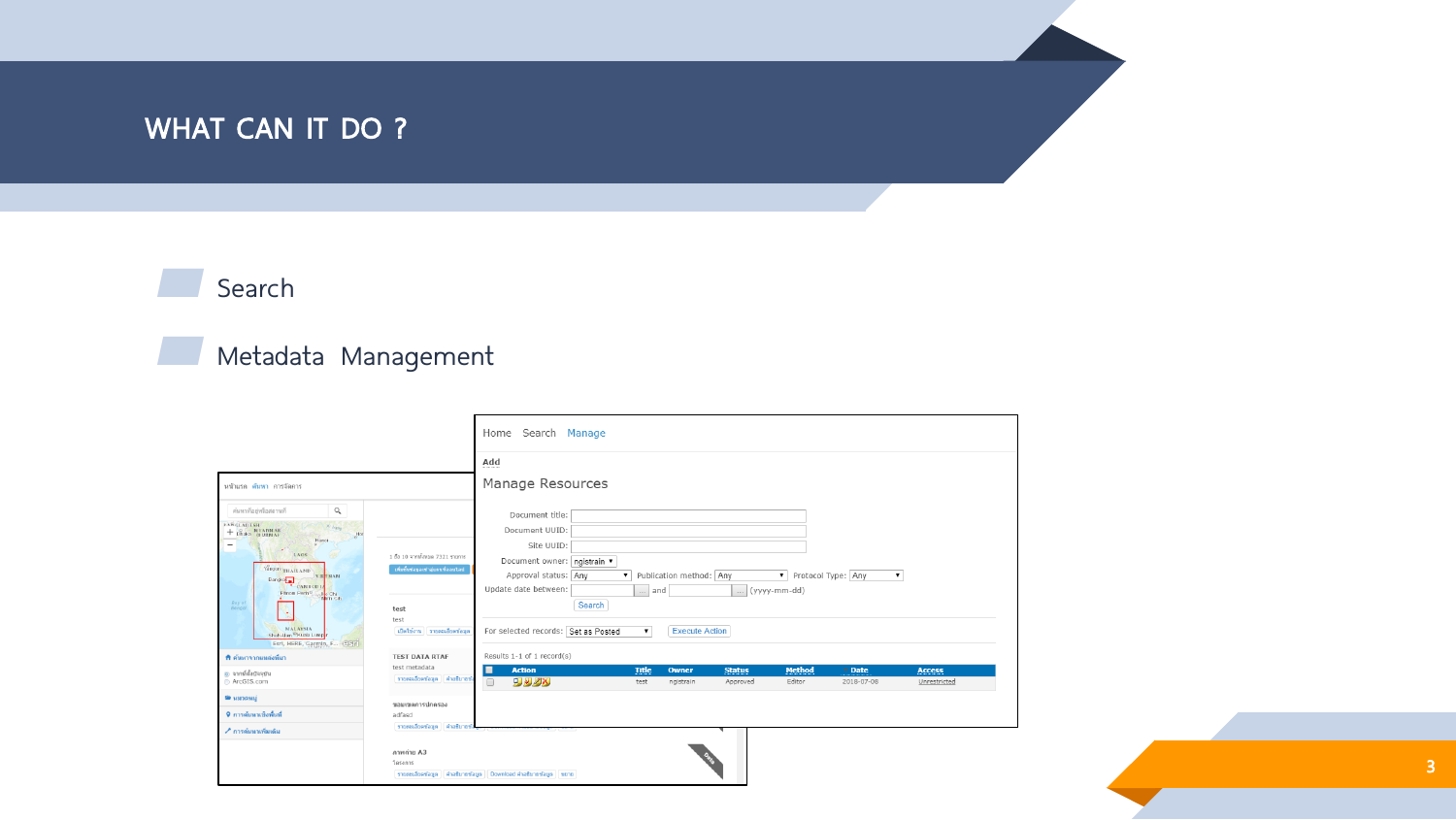## **ISO SUPPORT**

Support ISO Dublin Core

▰ Support ISO 19139/19115 (Data)

Support ISO 19139/19115-2 (Imagery)

▰ Support ISO 19139/19119 (Service)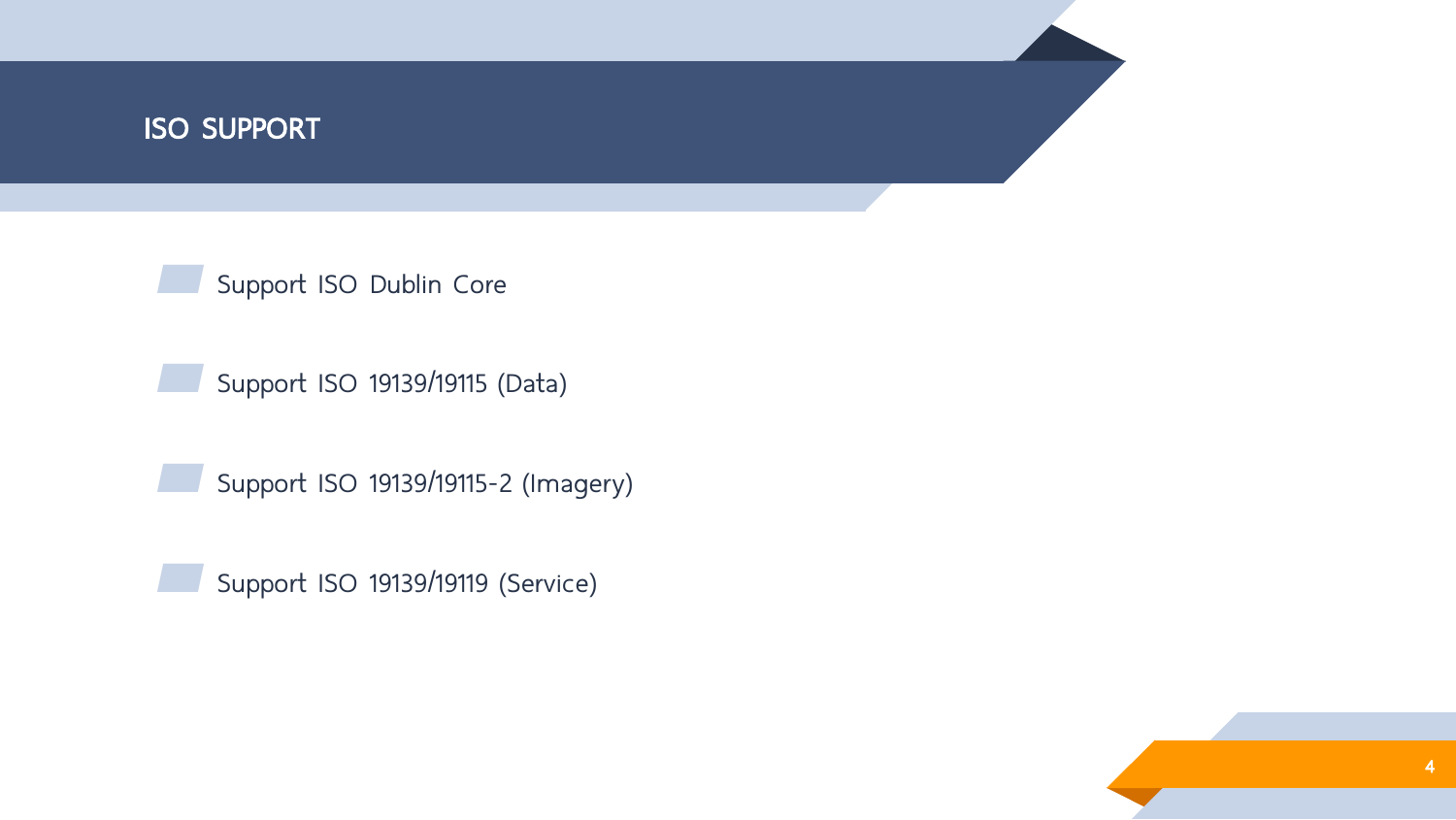# USER FUNCTION AND ROLE

| Role                               | Super Admin | ORG. Admin | ORG. User | Exclusive User | Public User |  |  |  |
|------------------------------------|-------------|------------|-----------|----------------|-------------|--|--|--|
| Metadata Portal                    |             |            |           |                |             |  |  |  |
| Metadata Management                |             |            |           |                |             |  |  |  |
| Add, Edit, Delete & Share Metadata | $\chi$      | $\chi$     |           |                |             |  |  |  |
| <b>Search Function</b>             |             |            |           |                |             |  |  |  |
| Search Metadata                    | $\chi$      | $\chi$     | $\chi$    | $\chi$         | $\chi$      |  |  |  |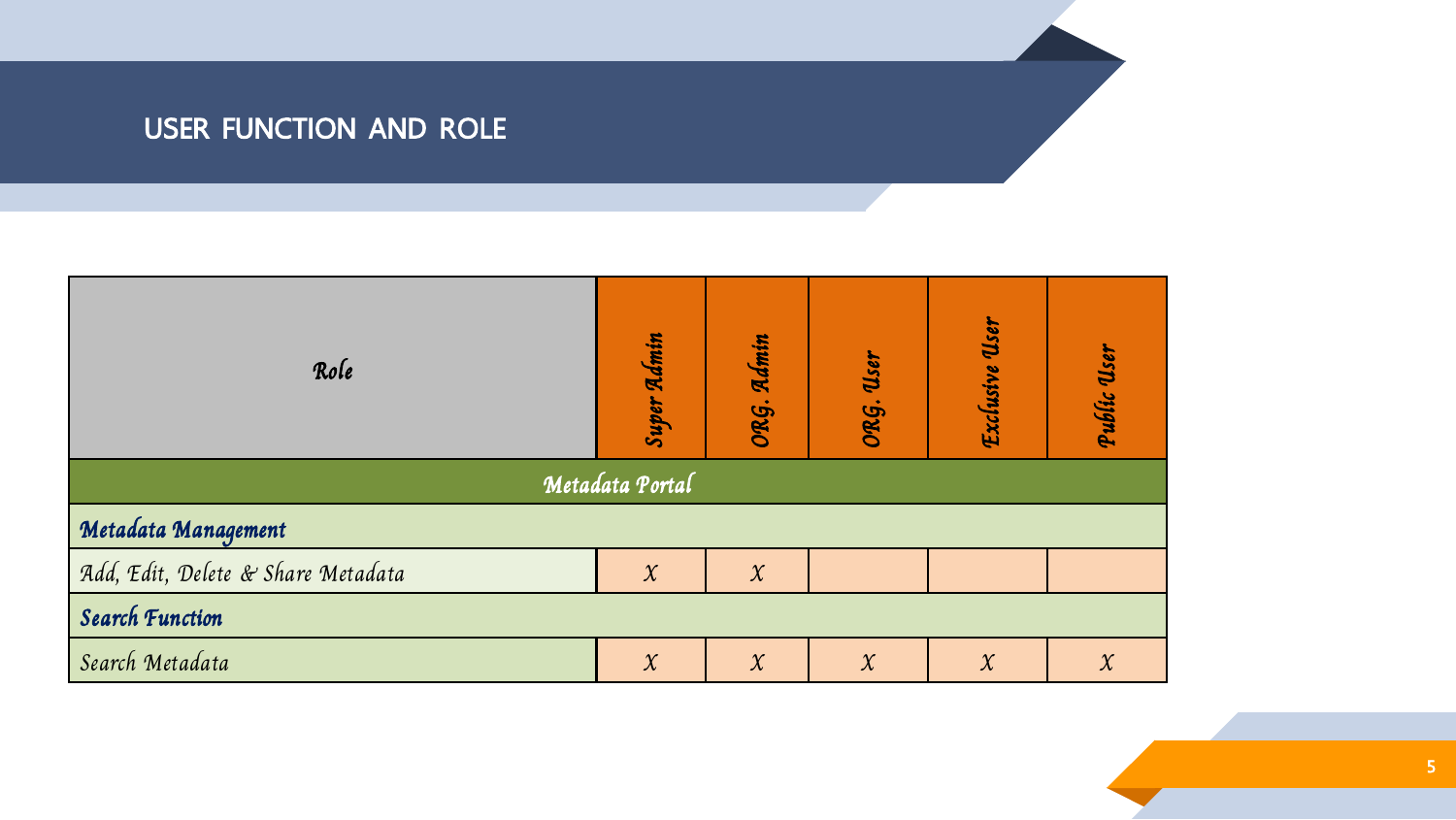2

# MANAGEMENT FUNCTION

ระบบการจัดการ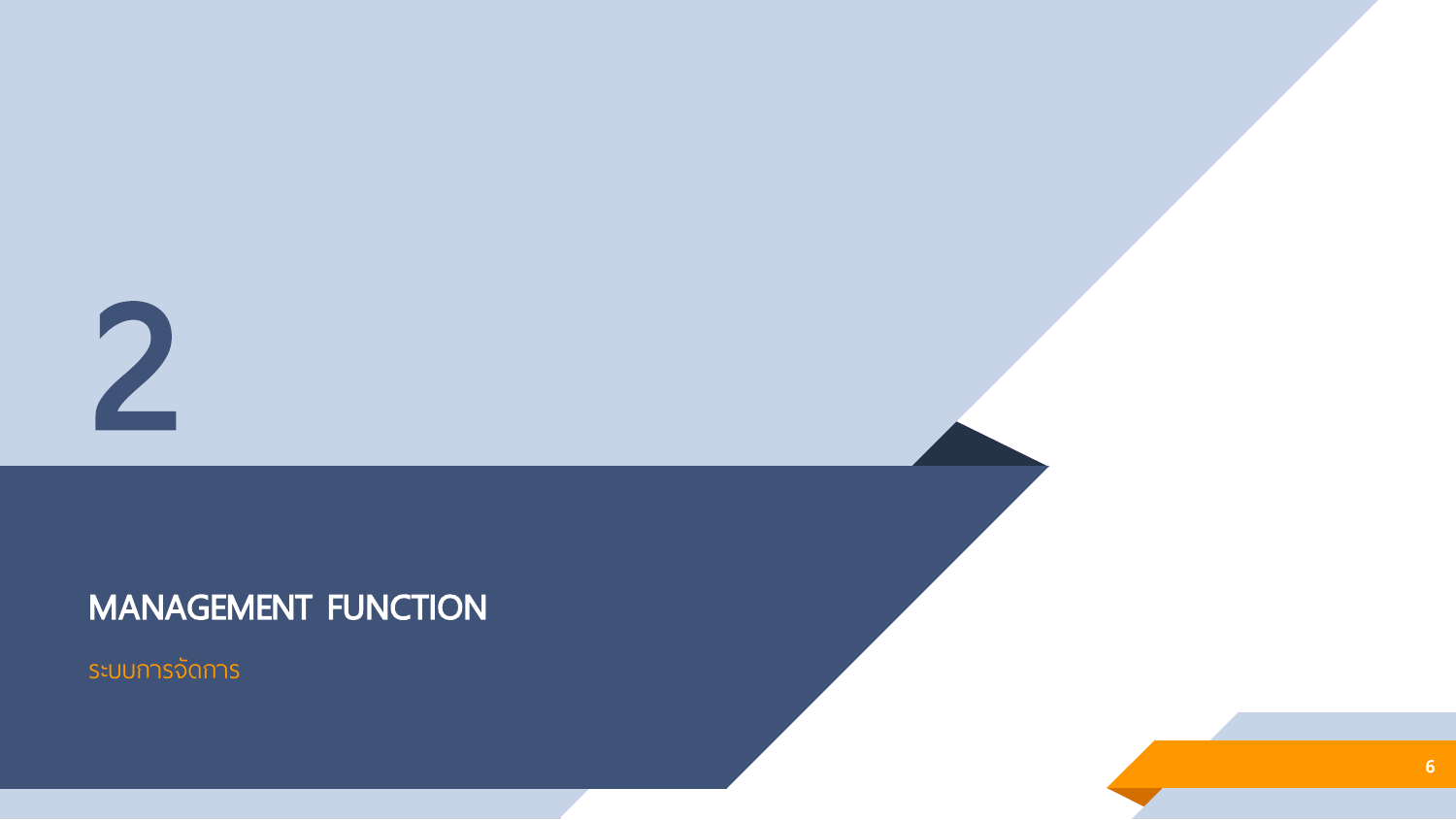### MANAGEMENT FUNCTION

Add / Edit / Delete and Share

**Create from map service URL** 

Upload from **XML** 

Create from **METADATA EDITOR** 

7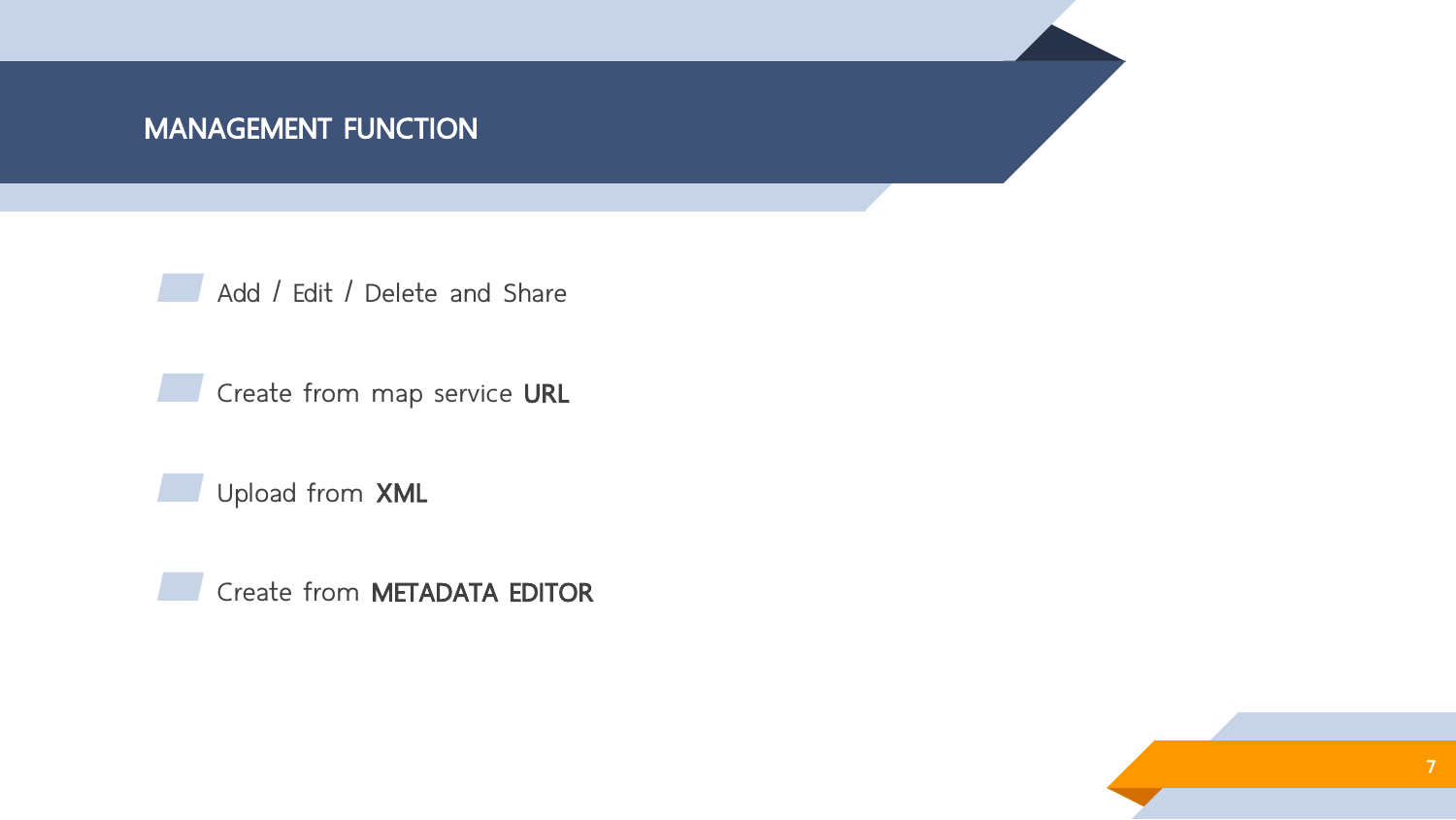#### **CREATE FROM MAP SERVICE URL**

#### **Add**

### Add

This page lets you to choose an appropriate method creating data. It can be either registration of resource available on the network, uploading metadata file existing on the local disk or using dedicated editor to manually create valid metadata.

- Register resource on the network
- Upload metadata file from the local disk
- $\odot$  Use dedicated editor to create metadata manually

#### Proceed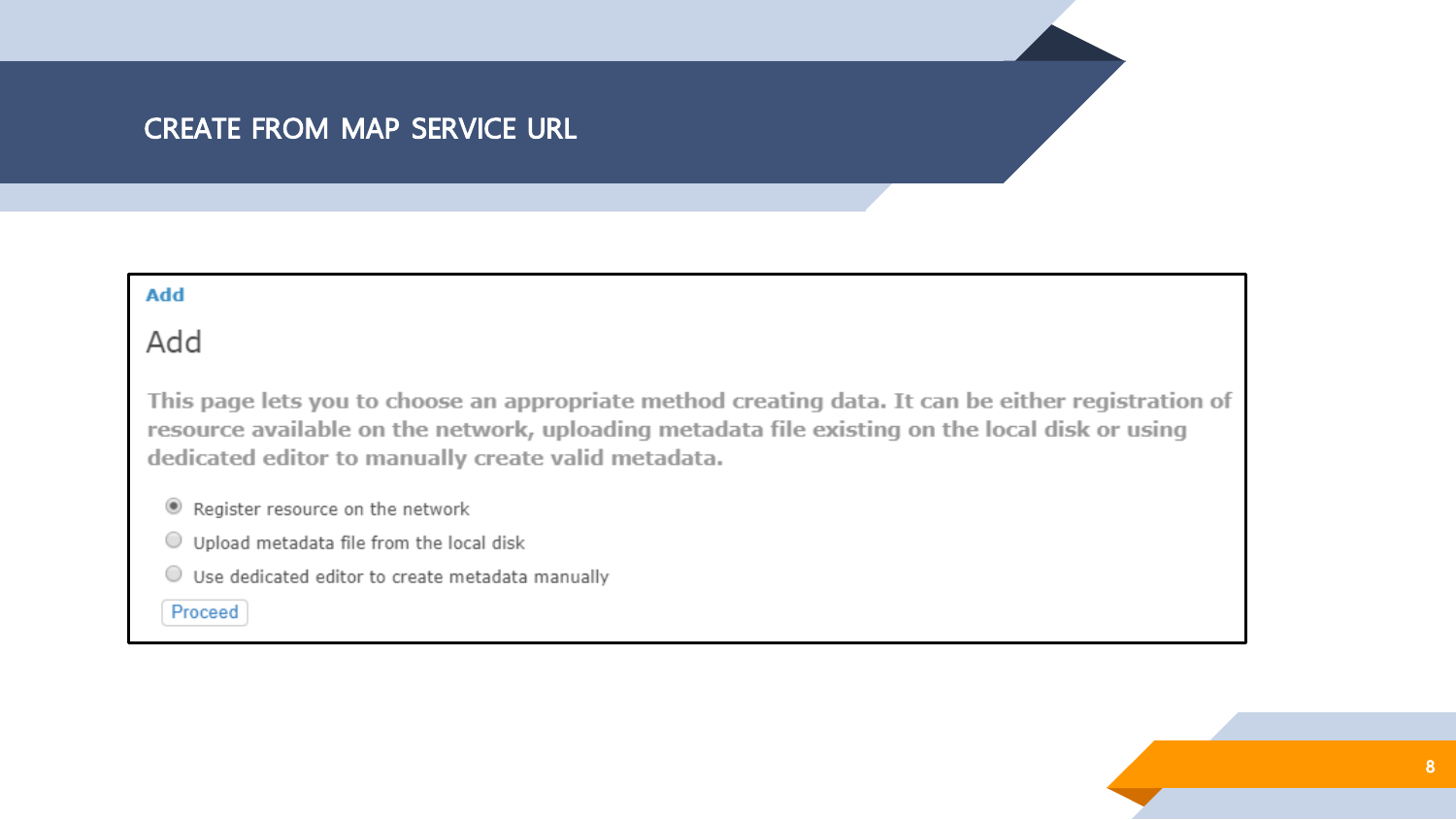## TYPE - MAP SERVICE URL

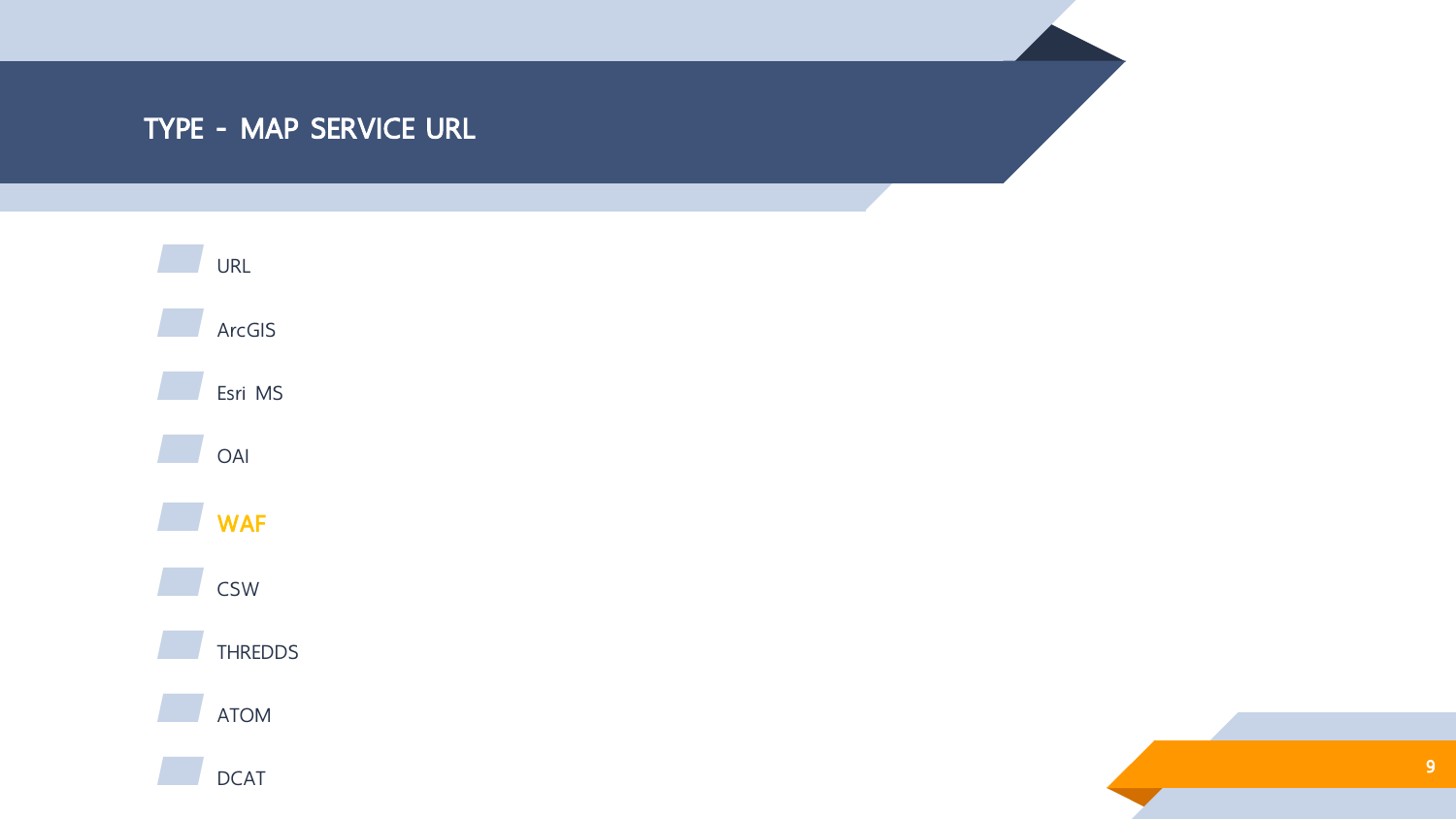### WAF - MAP SERVICE URL

Create folder and host

Add file XML into folder

Setup option sync data

▻ Allow sync or not

▻ Automatic sync or Manual sync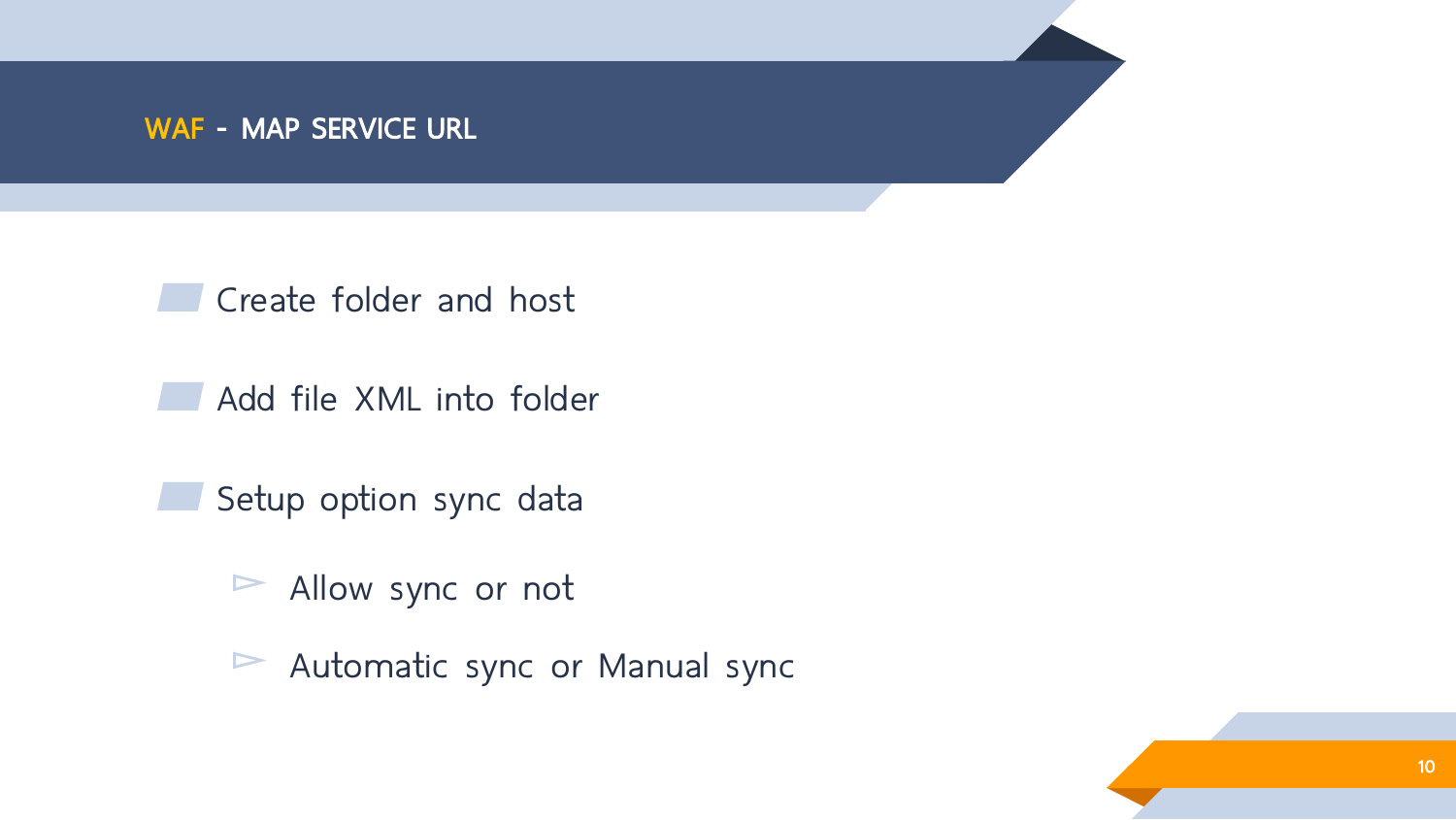### **UPLOAD FROM XML**

#### **Add**

#### Add

This page lets you to choose an appropriate method creating data. It can be either registration of resource available on the network, uploading metadata file existing on the local disk or using dedicated editor to manually create valid metadata.

- $\circlearrowright$  Register resource on the network
- Upload metadata file from the local disk
- Use dedicated editor to create metadata manually

#### Proceed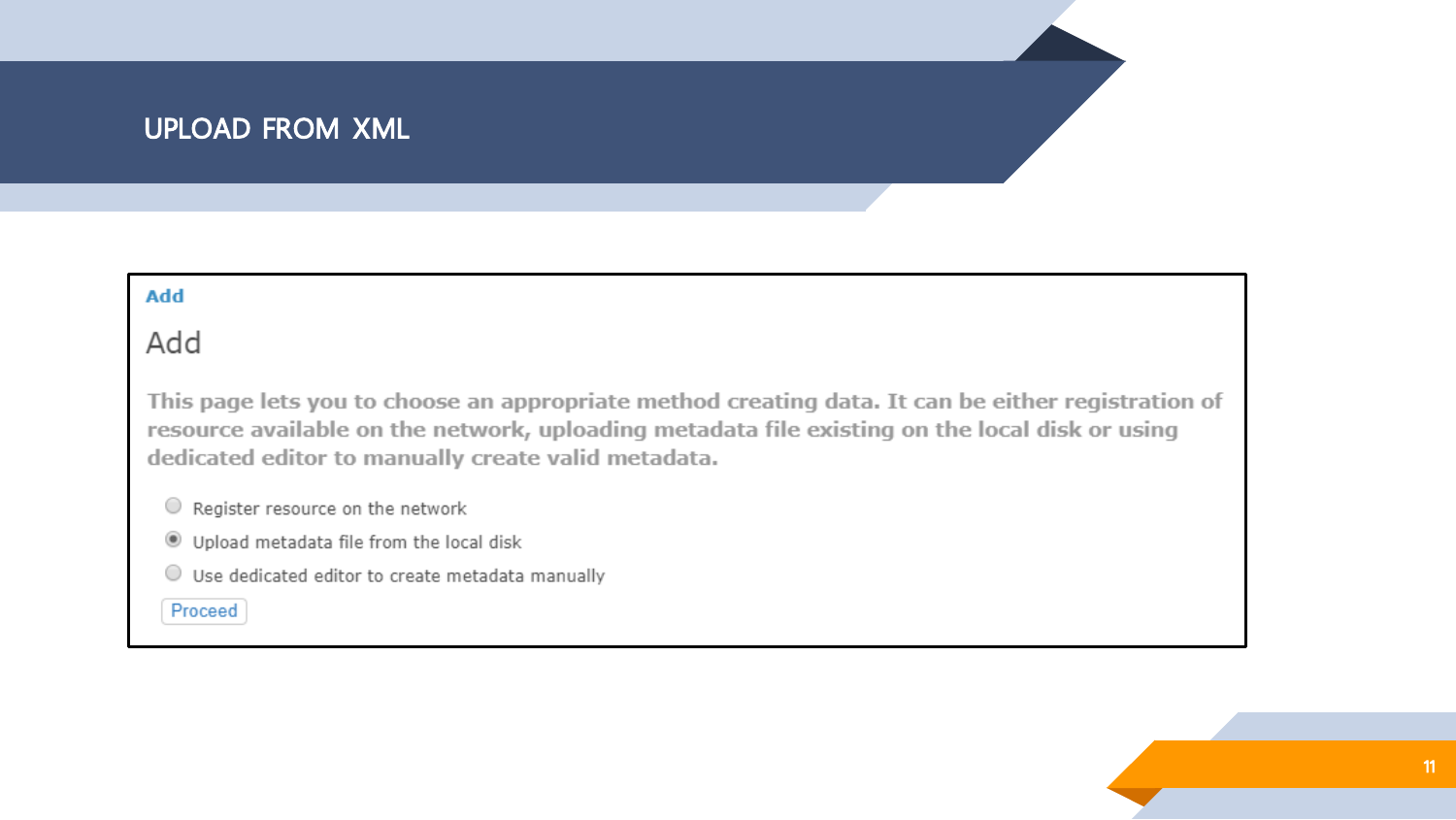#### **CREATE FROM METADATA EDITOR**

#### Add

#### Add

This page lets you to choose an appropriate method creating data. It can be either registration of resource available on the network, uploading metadata file existing on the local disk or using dedicated editor to manually create valid metadata.

- $\bigcirc$  Register resource on the network
- Upload metadata file from the local disk
- Use dedicated editor to create metadata manually

#### Proceed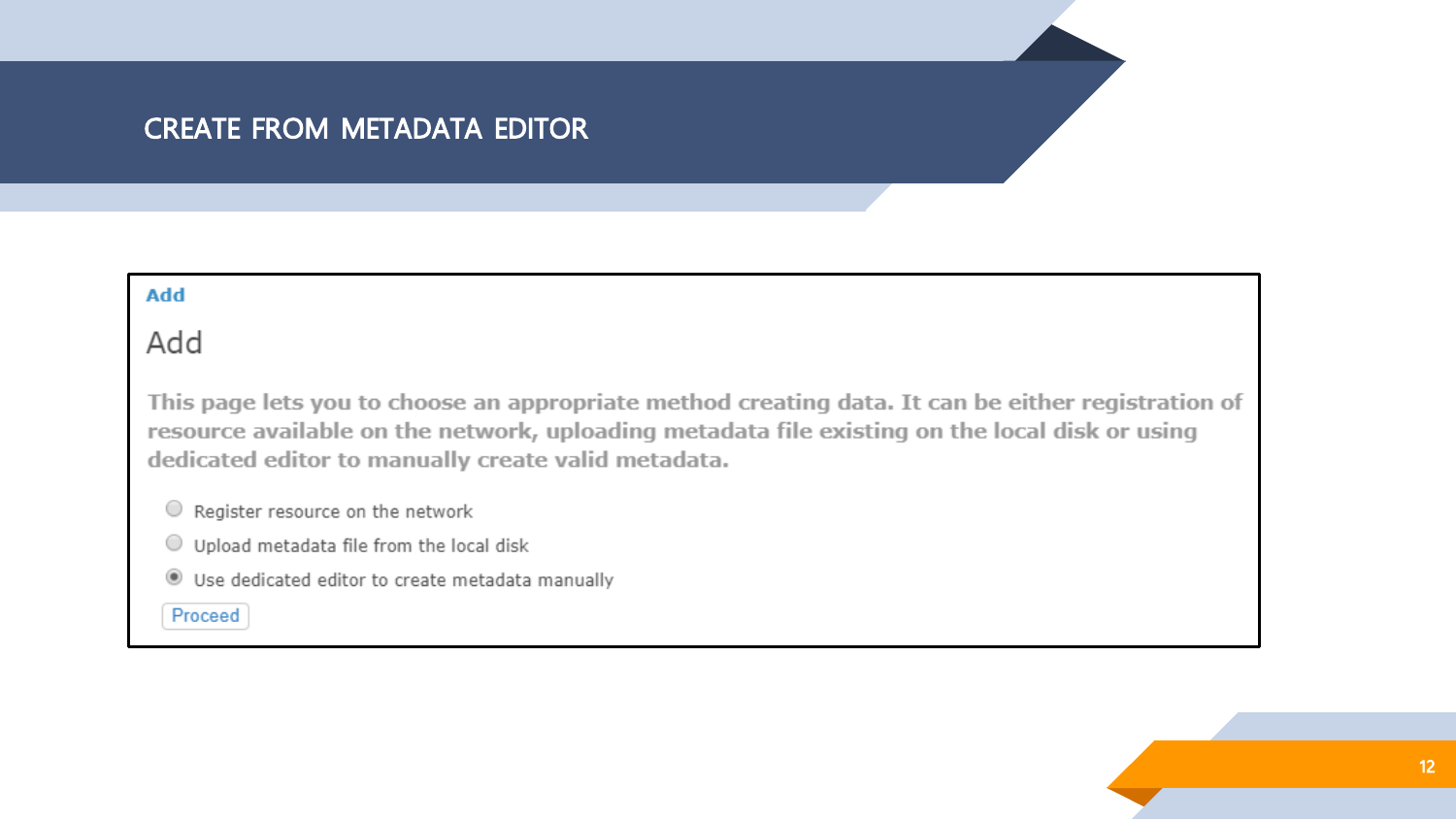# TYPE - METADATA EDITOR

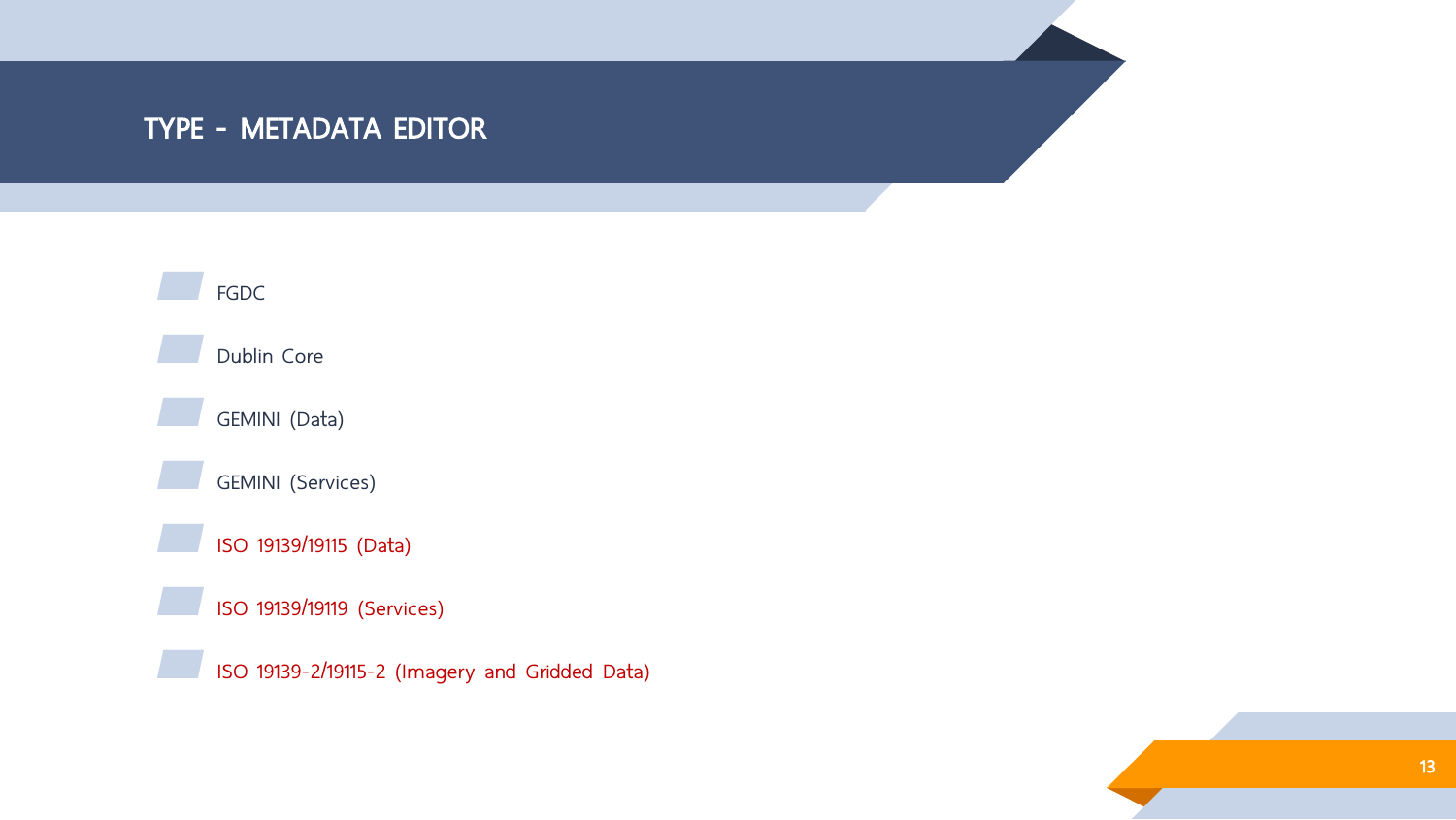3

# SEARCH FUNCTION

ระบบค้นหา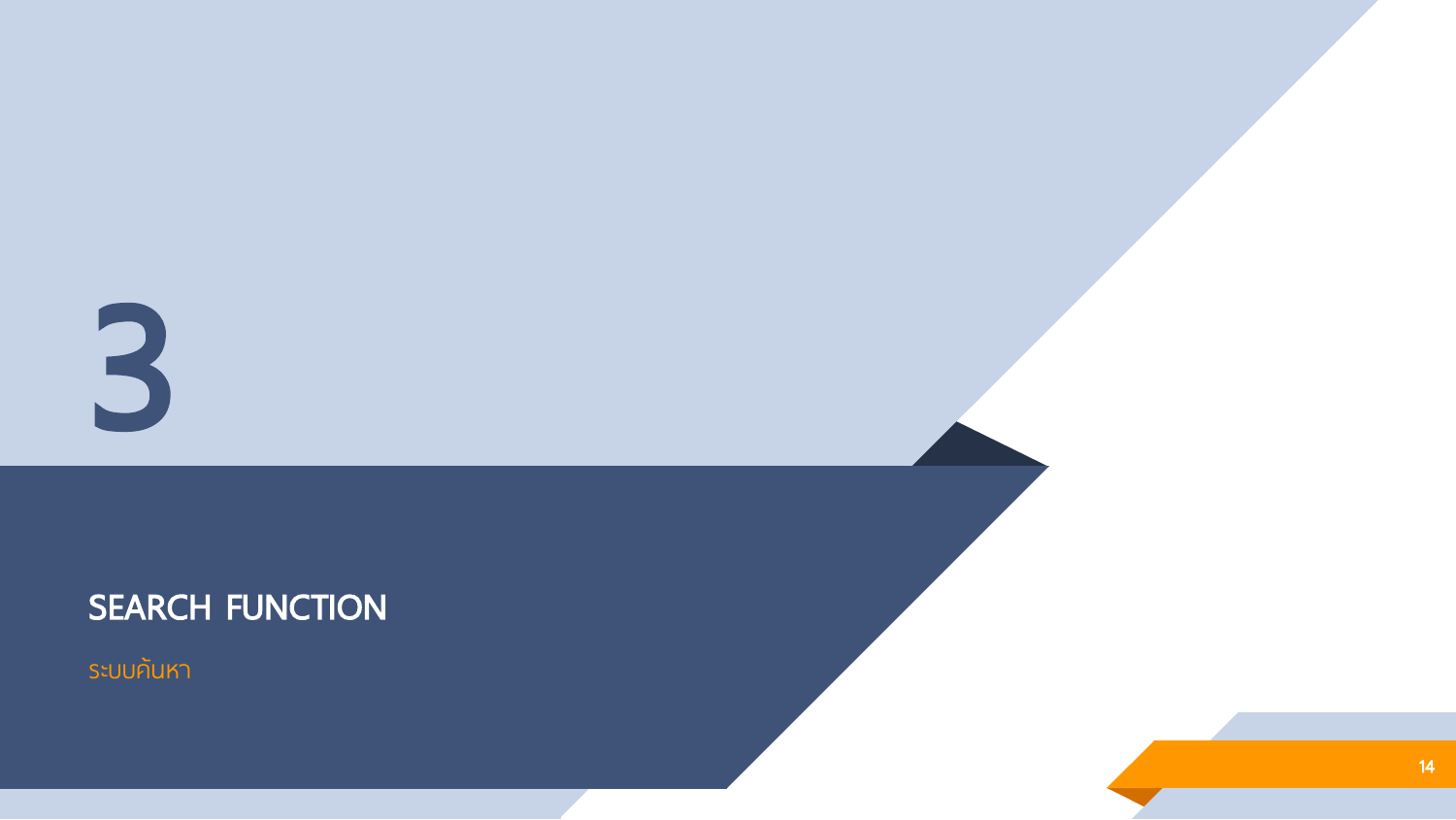

Search by Keyword

Search by Categories

Spatial Search

Search from modified date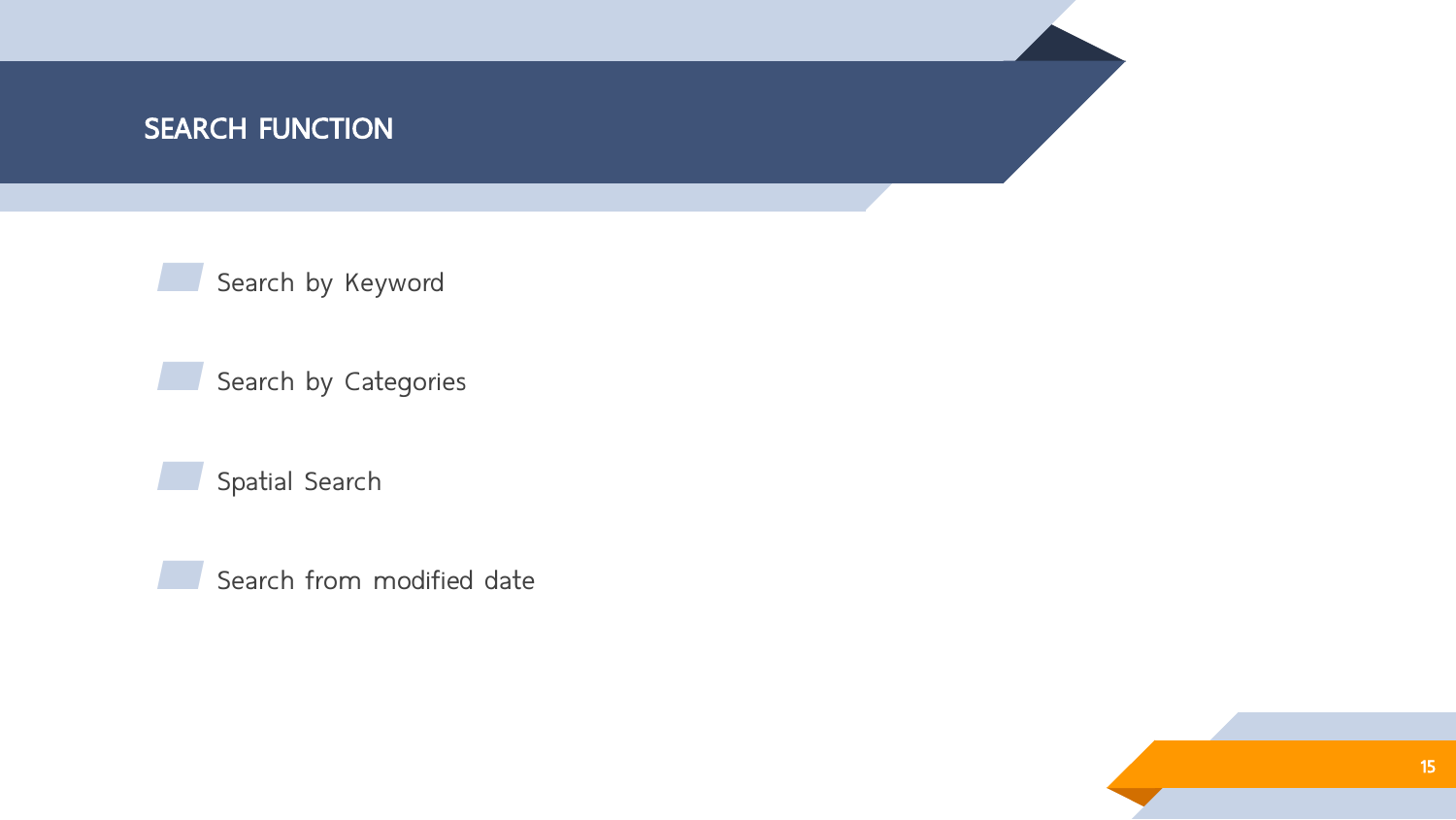

INTEGRATION

การนำไปประยุกต์ใช้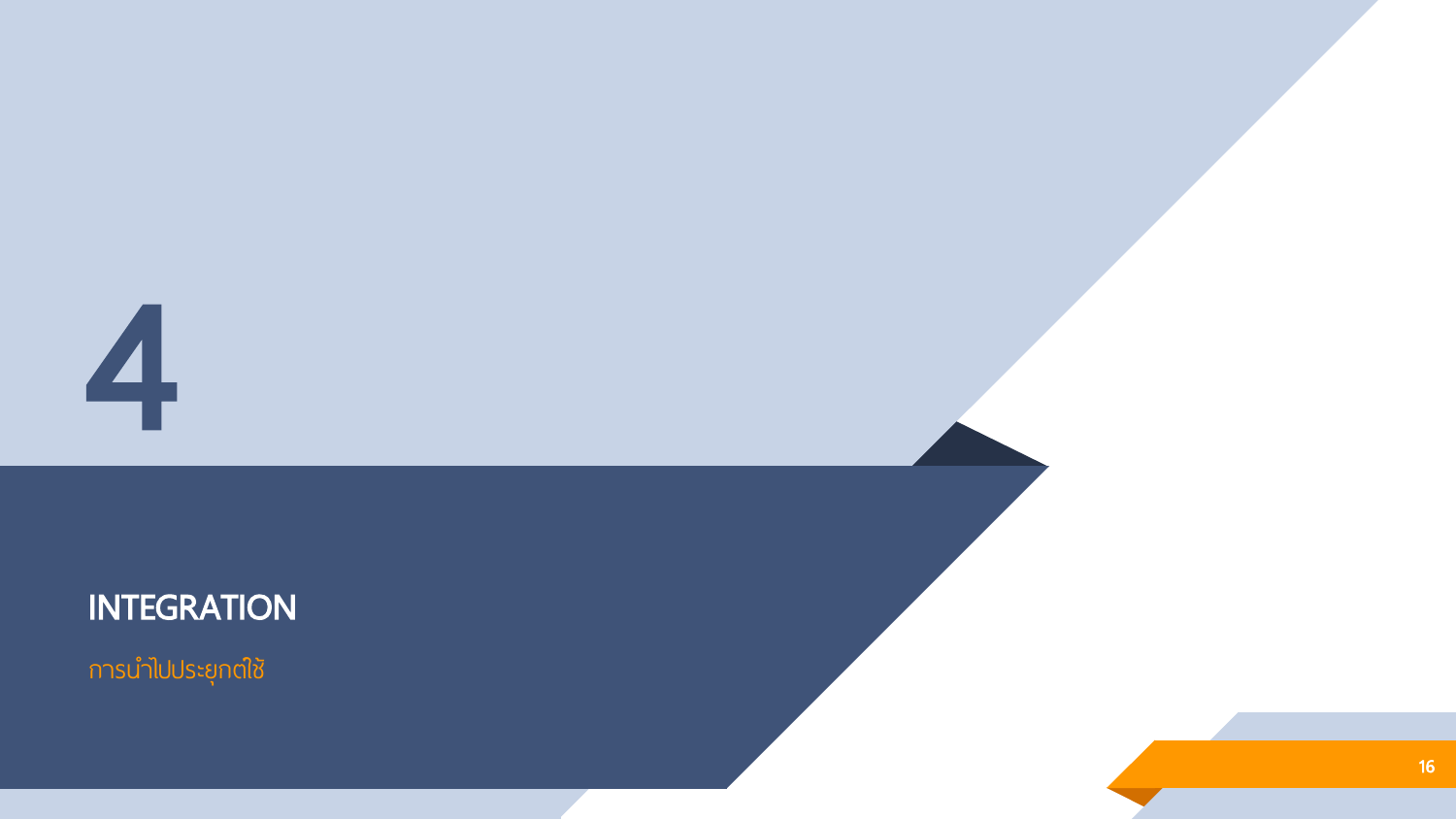## INTEGRATION